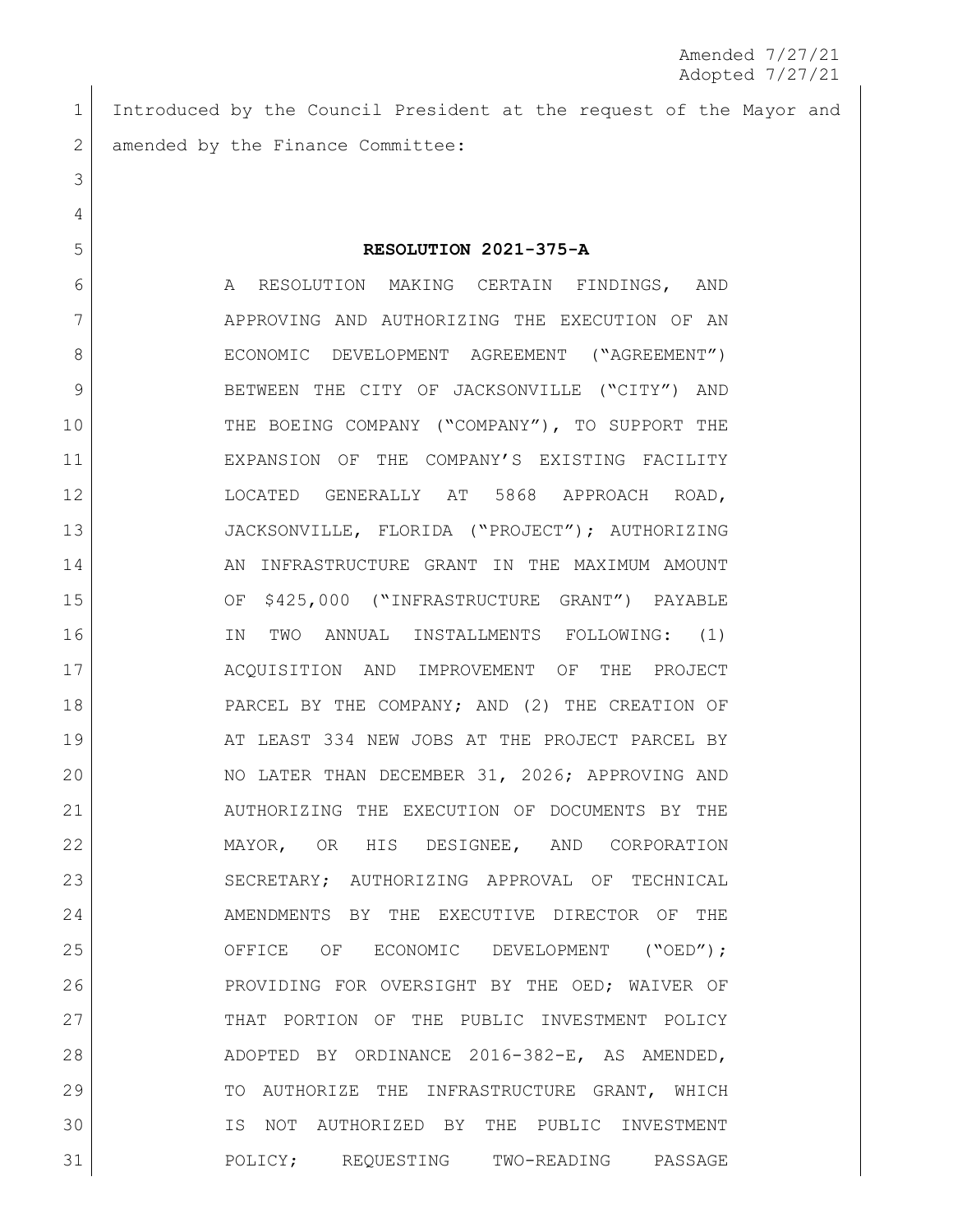1 PURSUANT TO COUNCIL RULE 3.305; PROVIDING AN 2 EFFECTIVE DATE.

 **WHEREAS**, The Boeing Company (the "Company") has committed to expand its existing facility at Cecil Airport by leasing an additional 373,000 square feet of hangar, offices and support space for its operations and create 334 new jobs with an average annual 8 | salary of \$65,000 in connection therewith, with an anticipated private capital investment of \$116,500,000 (the "Project"), all as further described in the Project Summary attached hereto as **Exhibit 1** and incorporated herein by this reference; and

 **WHEREAS**, the City wishes to support the Project by providing a \$425,000 Infrastructure Grant to the Company payable after completion of the improvements and creation of 334 new jobs in compliance with the terms and conditions of the Economic Development Agreement ("Agreement") to be entered into between the 17 City and the Company; and

 **WHEREAS**, for the reasons more fully described in the Project Summary, the payment of the Infrastructure Grant in such amounts 20 serves a paramount public purpose; and

 **WHEREAS**, the OED has reviewed the application submitted by the 22 Company for community development; and, together with 23 representatives of the City, negotiated the Agreement. 24 Accordingly, based upon the contents of the Agreement, it has been determined that the Agreement and the uses contemplated therein to 26 be in the public interest, and that the public actions and financial assistance contemplated in the Agreement take into account and give consideration to the long-term public interests and public interest benefits to be achieved by the City; and

 **WHEREAS**, the Company has requested the City to enter into an agreement in substantially the form placed **Revised On File** with the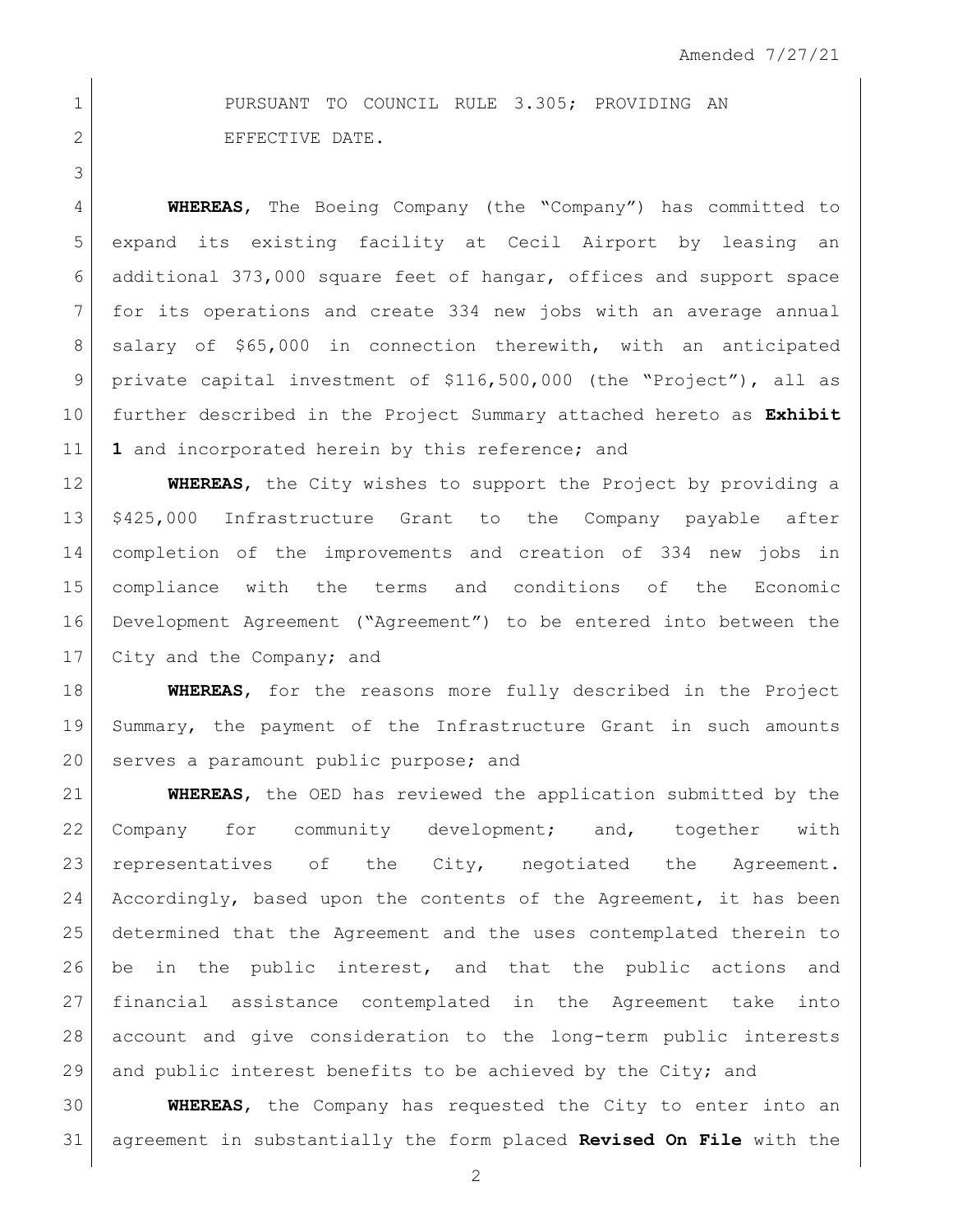1 Legislative Services Division; now therefore,

**BE IT RESOLVED** by the Council of the City of Jacksonville:

 **Section 1. Findings.** It is hereby ascertained, 4 determined, found and declared as follows:

(a) The recitals set forth herein are true and correct.

 (b) The location of the Company's Project in Jacksonville, Florida, is more particularly described in the Agreement. The Project will promote and further the public and municipal purposes 9 of the City.

10 (c) Enhancement of the City's tax base and revenues, are matters of State and City policy and State and City concern in 12 order that the State and its counties and municipalities, including the City, shall not continue to be endangered by unemployment, underemployment, economic recession, poverty, crime and disease, and consume an excessive proportion of the State and City revenues because of the extra services required for police, fire, accident, health care, elderly care, charity care, hospitalization, public housing and housing assistance, and other forms of public protection, services and facilities.

20 (d) The provision of the City's assistance as identified in the Agreement is necessary and appropriate to make the Project feasible; and the City's assistance is reasonable and not excessive, taking into account the needs of the Company to make the Project economically and financially feasible, and the extent of 25 | the public benefits expected to be derived from the Project, and taking into account all other forms of assistance available.

 (e) The Company is qualified to carry out and complete the construction and equipping of the Project, in accordance with the Agreement.

 (f) The authorizations provided by this Resolution are for public uses and purposes for which the City may use its powers as a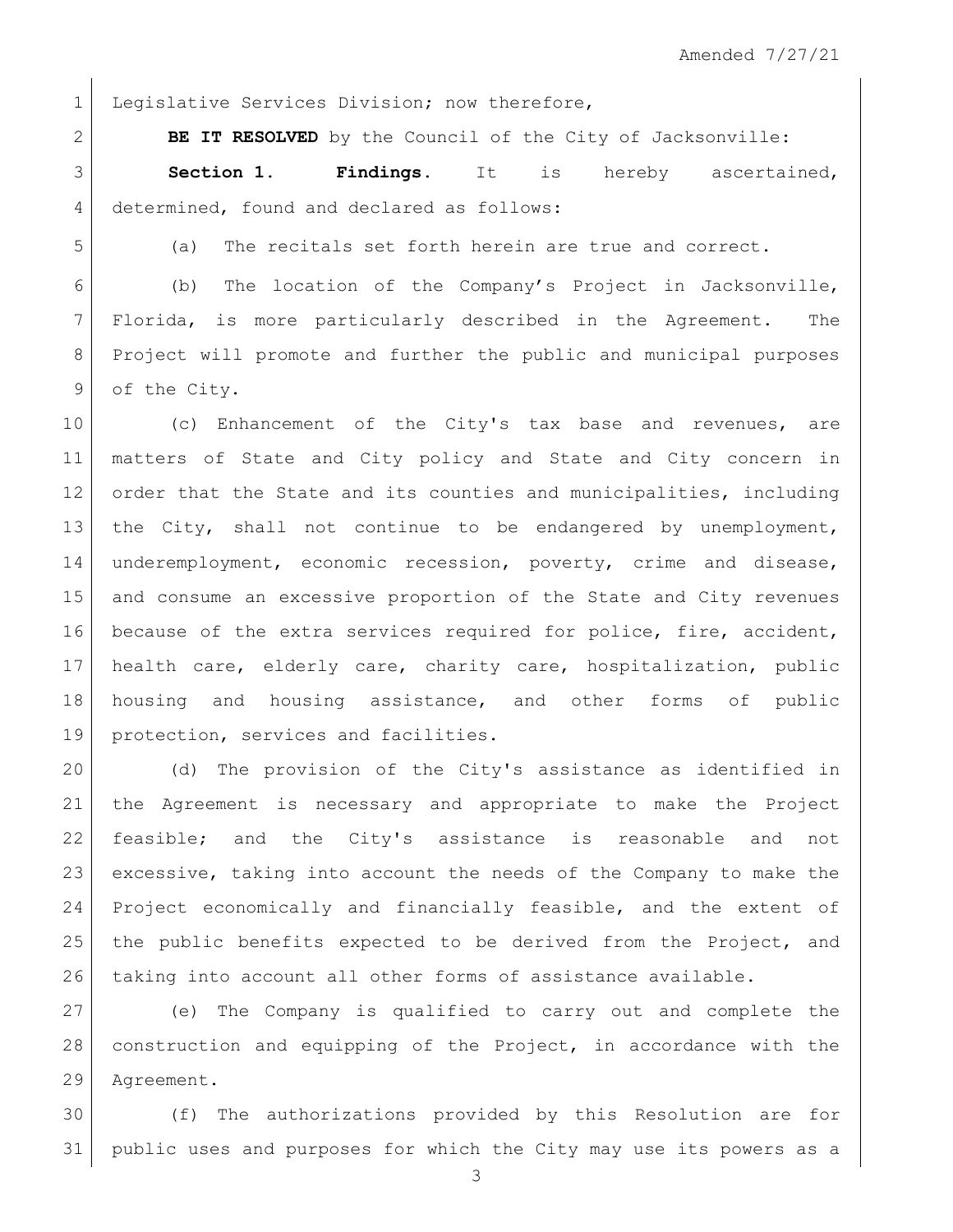1 county, municipality and as a political subdivision of the State of 2 Florida and may expend public funds, and the necessity in the 3 public interest for the provisions herein enacted is hereby declared as a matter of legislative determination.

 (g) This Resolution is adopted pursuant to the provisions of Chapters 163, 166 and 125, Florida Statutes, as amended, the City's 7 Charter, and other applicable provisions of law.

 **Section 2. Economic Development Agreement Approved.** There is hereby approved, and the Mayor and Corporation Secretary 10 are authorized to execute and deliver, for and on behalf of the City, an agreement between the City and the Company, substantially in the form placed **Revised On File** with the Legislative Services Division (with such "technical" changes as herein authorized), for the purpose of implementing the recommendations of the OED, as are further described in the Project Summary attached hereto as **Exhibit 1**.

17 The Agreement may include such additions, deletions and changes as may be reasonable, necessary and incidental for carrying out the purposes thereof, as may be acceptable to the Mayor, or his designee, with such inclusion and acceptance being evidenced by execution of the Agreement by the Mayor or his designee. No modification to the Agreement may increase the financial obligations or the liability of the City and any such modification shall be technical only and shall be subject to appropriate legal 25 | review and approval of the General Counsel, or his or her designee, and all other appropriate action required by law. "Technical" is herein defined as including, but not limited to, changes in legal descriptions and surveys, descriptions of infrastructure improvements and/or any road project, ingress and egress, easements and rights of way, performance schedules (provided that no performance schedule may be extended for more than one year without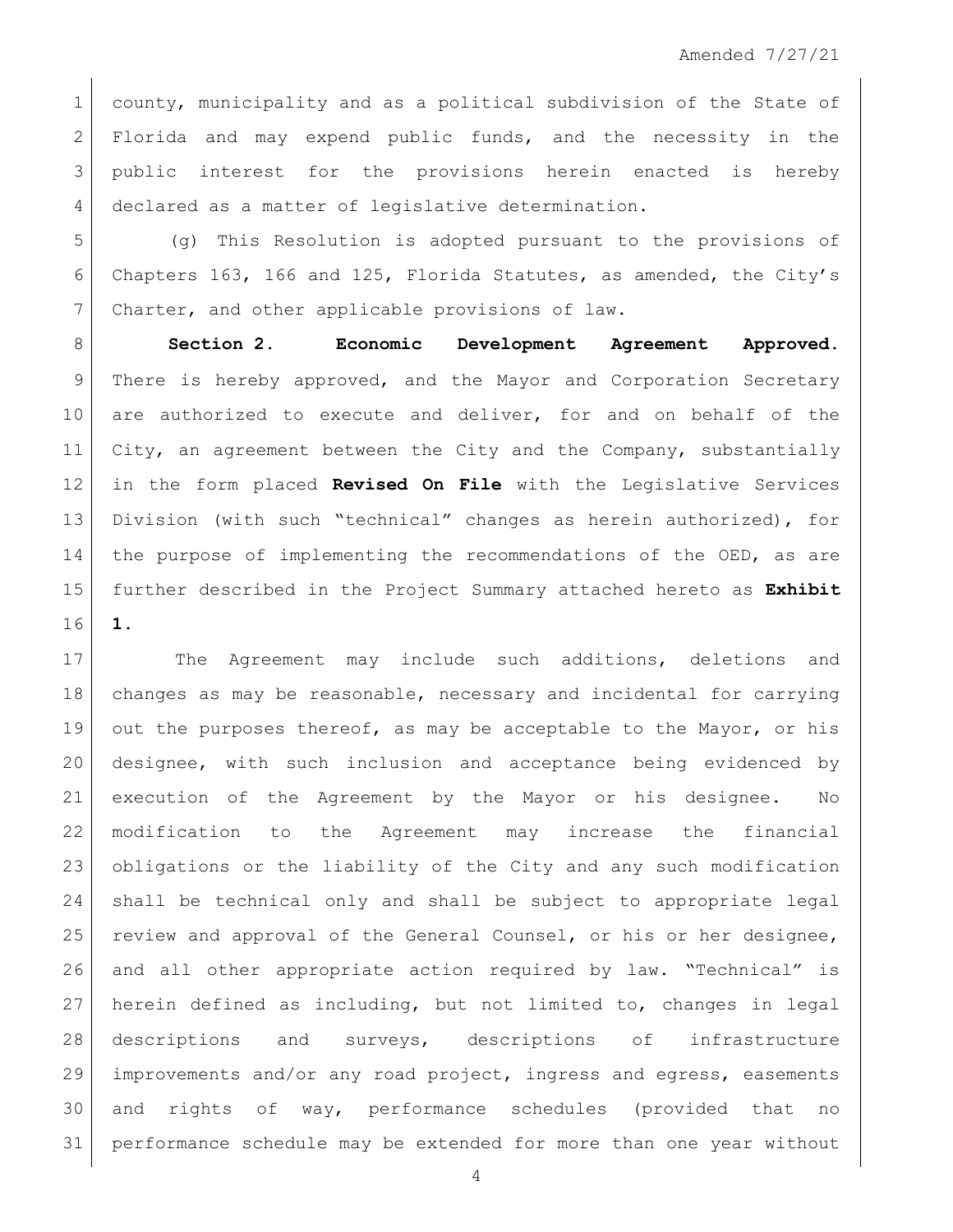City Council approval) design standards, access and site plan, 2 which have no financial impact.

 **Section 3. Designation of Authorized Official/OED Contract Monitor.** The Mayor is designated as the authorized official of the City for the purpose of executing and delivering any contracts and documents and furnishing such information, data and documents for the Agreement and related documents as may be required and otherwise to act as the authorized official of the City in connection with the Agreement, and is further authorized to designate one or more other officials of the City to exercise any of the foregoing authorizations and to furnish or cause to be furnished such information and take or cause to be taken such action as may be necessary to enable the City to implement the Agreement according to its terms. The OED is hereby required to administer and monitor the Agreement and to handle the City's responsibilities thereunder, including the City's responsibilities under such Agreement working with and supported by all relevant 18 City departments.

 **Section 4. Further Authorizations.** The Mayor, or his designee, and the Corporation Secretary, are hereby authorized to execute and deliver the Agreement and all other contracts and documents and otherwise take all necessary action in connection 23 | therewith and herewith. The Executive Director of the OED, as 24 contract administrator, is authorized to negotiate and execute all necessary changes and amendments to the Agreement and other contracts and documents, to effectuate the purposes of this Resolution, without further Council action, provided such changes and amendments are limited to amendments that are technical in nature (as described in Section 2 hereof), and further provided that all such amendments shall be subject to appropriate legal 31 review and approval by the General Counsel, or his or her designee,